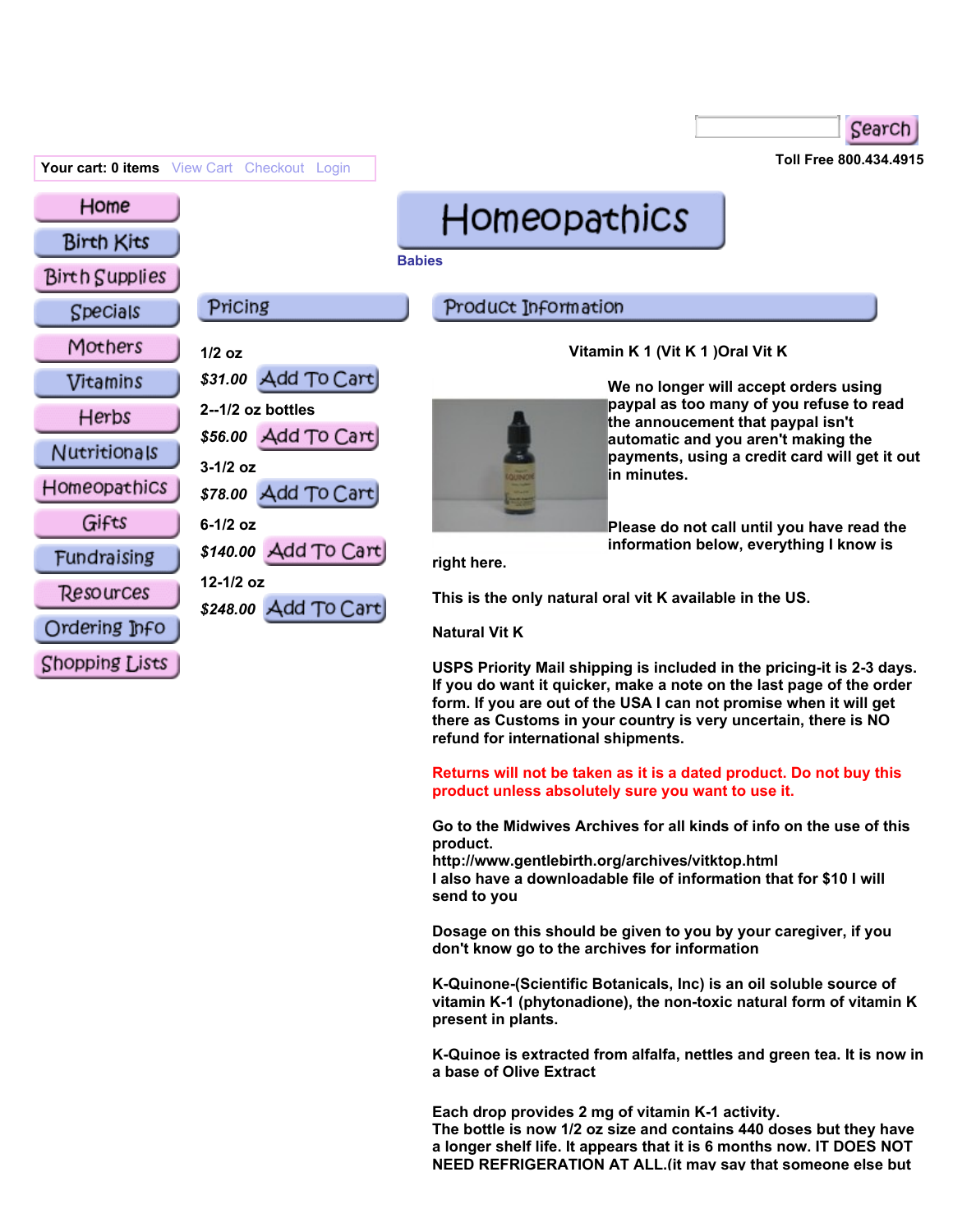## **it is not true)**

**ACTIONS: vitamin K-1 is necessary for changing glutamic acid to gamma carboxy galutamic acid, which is specifically capable of binding calcium ions. These changes take place in various sites such as: (Kidney proteins-which inhibit formation of calcium oxalate stones, Osteocalcin-which is needed for repair and remodeling of bones, and Clotting factors II, VII, IX, and X. (1,2,3)) Vitamin K-1 administered several days before birth has beneficial effects on the relative prothrombin deficiency commonly seen in neonates. When given orally to nursing mothers vitamin K-1 is easily passed through the breast milk to the infant and can reduce the risk of hypoprothrombenemia in breast fed infants. (7) \*Proteins C and S which have fibrinolytic and anticoagulant activities are also vitamin K-1 dependent. (4)** 

**NEED REFRIGERATION AT ALL.(it may say that someone else but**

**\*Vitamin K-1 has demonstrated anti-inflammatory activity by decreasing the complement cascade, and also by potentiating the anti-inflammatory effects of steroids. (5,6)** 

**\* Vitamin K-1 has demonstrated an analgesic effect nearly as effective as that of morphine and barbiturates when injected in patients with inoperable carcinomas. (8)** 

**USES; VITAMAN k Supplement: K-Quinone provides a natural and non-toxic source of vitamin K-1, as opposed to menadione, the water soluble form, and may be prescribed for patients in whom a vitamin K-1 deficiency is suspected. A wide range of medications have been shown to reduce vitamin K-1 levels including anticonvulsants, analgesics, antibiotics, and anticoagulants. Patients taking any of these medications may develop disorders of clotting or calcium metabolism indicating the need for supplemental K-Quinone. Calcium Dysmetabolism:** 

**Additional vitamin K-1 is indicated for patients with kidney stones, osteoporosis, fractures, or other disorders of calcium metabolism. Clotting Disorders: Hypoprothrombenemia or the presence of these bleeding disorders would be an indication for additional Vitamin K. Vitamin K may be indicated in clotting disorders as well as bleeding problems because several fibrinolytic proteins are vitamin K dependant. Thus vitamin K may be thought of as having as alternative effect on the clotting cascade.**

**Anti-Inflammatory: K-Quinone may be utilized in situations where one wishes to potentiate the anti-inflammatory, antigranulomatous activity of steroids. This could be combined with Lick-Rich and Ananacur to further reduce the need for exogenous steroids while maintaining similar therapeutic results without side effects. Dosage: Up to ten drops twice daily with meals for adults. References:**

**1. J. Biol. Chem 1981: 256;3936 Purification and isolation of a calcium oxalate monohydrate crystal growth inhibitor from human kidney tissue culture medium.** 

**2. Nut. Rev. 1979:37;54 Osteocalcin: A Vitamin K dependent calcium binding protein in bone.** 

**3. Lancet Aug. 4, 1984 p. 283 circulating Vitamin K-1 levels in fractured neck of femur.** 

**4. N.E.J.M. 1984: 310; 1458 vitamin K dependent proteins. 5. Arch. Of Pharmacol. 1979: 307;185 Anti-inflammatory effect of warfarin and vitamin K-1.** 

**6. Endocrinology 1965: 76;780 Antigranulomatous activity of vitamin K-1 and its summation with that of prednisolone.** 

**7. Amer. J. Dis. Children 1942: 64;462 Percutaneous absorption of Vitamin K.** 

**8. P.S.E.B.M. 1955: 90; 660 Analgesic property of Vitamin K-12** 

**Vitamin K Protocols**

**1 drop every day for the first week, 2 drops every day for the next 11 weeks.**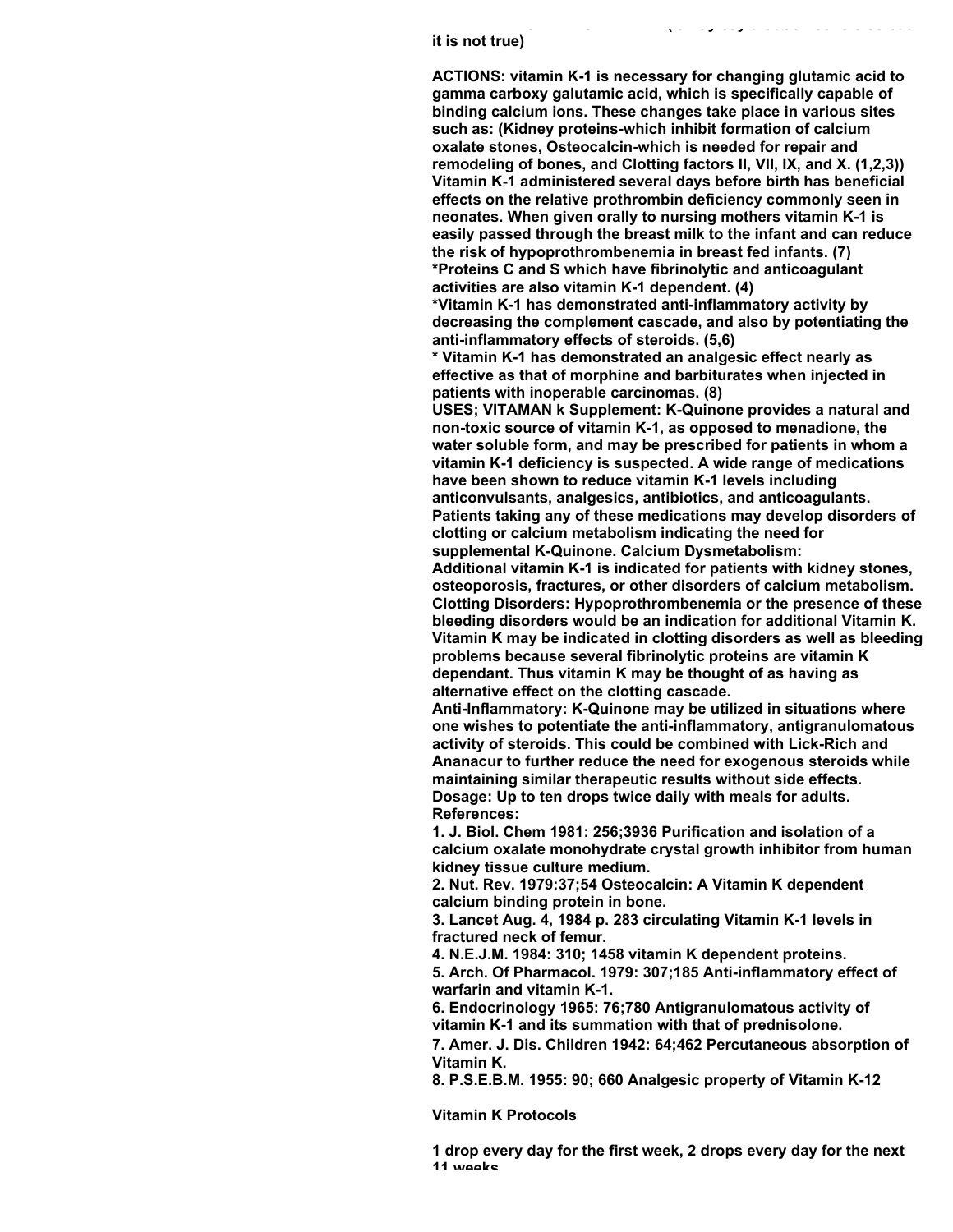**New Info: Mercola -**

**http://articles.mercola.com/sites/articles/archive/2010/03/27/highrisks-to-your-baby-from-vitamin-k-shot-they-dont-warn-youabout.aspx?fb\_ref=fbLike&fb\_source=home\_multiline By Dr. Mercola**

**It has been standard practice in the U.S., and most western countries, since 1944 to welcome babies into the world by subjecting them to a variety of medical interventions, one of which is a painful jab with a syringe full of vitamin K.** 

**This injection is routinely done to almost all newborns, unless you, as a parent, refuse to consent.** 

**Birth is an overwhelming sensory experience for your baby. He has never before experienced cold or hunger, been blinded by artificial lights, or felt the touch of hands or metal instruments, paper or cloth. Even gravity is a foreign sensation.**

**A needle stick is a terrible assault to their suddenly overloaded sensory system, which is trying to adjust to the outside world. Is this injection really in your baby's best interest? Is vitamin K really necessary immediately after birth? Or is there a more compassionate alternative?**

**Vitamin K Shots are Completely Unnecessary for Your Newborn! I recently had the pleasure of interviewing the foremost expert in the world on vitamin K, Dr. Cees Vermeer, PhD, Associate Professor of Biochemistry at the University of Maastricht (in The Netherlands), I am thrilled to be able to share with you some of the latest information about vitamin K that he shared with me.**

**The rest of the interview is scheduled to run later this year but this information was so vital and of public health priority that I had to share it with you now.**

**The great news: Vitamin K shots are completely unnecessary for your newborn.**

**While this painful injection is inappropriate for reasons I will cover in detail, vitamin K is necessary. But there are other safer and non invasive ways to normalize your baby's vitamin K levels that don't have such damaging effects.**

**Why is this Shot Given in the First Place?**

**Vitamin K is necessary for normal blood clotting in adults and children. Some babies (in fact, most of them) are born with insufficient vitamin K levels.**

**In some newborns, this deficiency can lead to a serious bleeding disorder, typically in the first week of life, called Hemorrhagic Disease of the Newborn (HDN). Internal bleeding occurs in the brain and other organs, leading to serious injury or even death.** 

**While this disease is rare (incidence of 0.25 percent to 1.7 percent[i] ),it is has been standard practice to give injections of vitamin K as a preventative measure, whether or not risk factors are present. Your newborn can be at increased risk for Hemorrhagic Disease of the Newborn if he or she has any of the following:**

**•Preterm delivery •Low birth weight** 

**•A forceps or vacuum extraction delivery** 

**•Mother's use of antibiotics, anticoagulants, anticonvulsants, and some other medications during pregnancy** 

**•Undetected liver disease** 

**•Extremely fast, or extremely prolonged labor, particularly during the pushing phase** 

**•Delivery by C-section** 

**Unfortunately, the current standard of care regarding Hemorrhagic Disease of the Newborn and vitamin K was put into practice without adequate research to determine what was best for the newborns. These shotgun approaches were certainly convenient for the**

**physicians but lacked any sort of consideration of side effects for**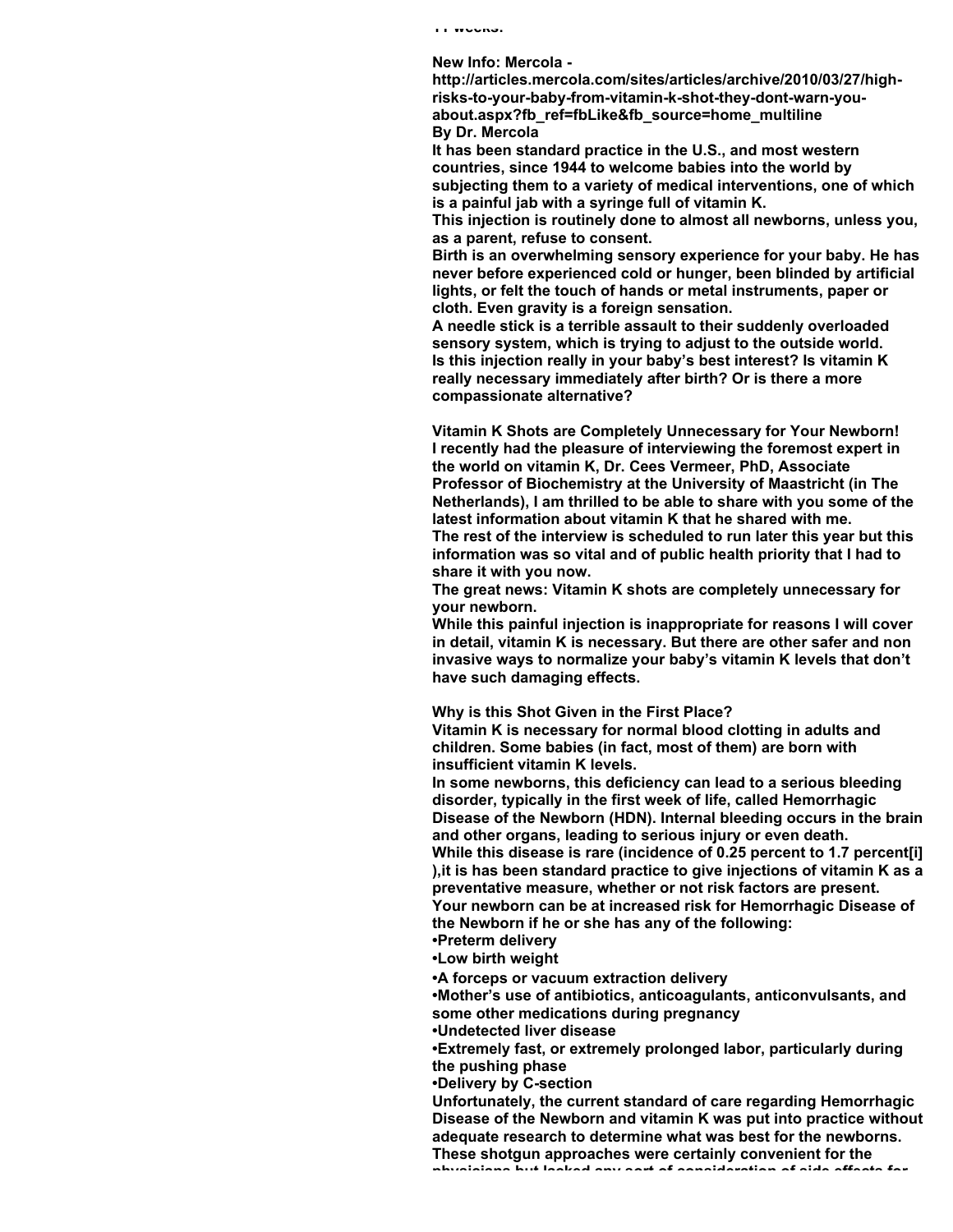**physicians but lacked any sort of consideration of side effects for the baby.**

**Increased rates of circumcision immediately after birth, before infants can develop their vitamin K levels naturally, has undoubtedly contributed to making vitamin K injections routine, to lower the risk for increased bleeding from these early circumcisions.** 

**As pointed out by one Mercola reader, it is interesting to note that a newborn's natural prothrombin levels reach normal levels between days 5 and 7, peaking around the eighth day of life, related to the buildup of bacteria in the baby's digestive tract to produce the vitamin K that is necessary to form this clotting factor. Day 8 is said to be the only time in a baby's life when his prothrombin level will naturally exceed 100 percent of normal.**

**As it turns out, Genesis 17:12 of the Bible mandates the circumcision of infant boys on the eighth day after birth—a recommendation pronounced long before we had the science to back it up.** 

**I will leave any conclusions to you about the significance of this anecdote, but it is nevertheless interesting.**

**As far as I know, only one state has a law mandating vitamin K injections—New York State, which is notorious for restricting and preventing exemptions to vaccinations and other mandated medical treatments for children.** 

**However, you can find specific instructions about how to get around this, for New Yorkers and residents of other states, at Vaccine Liberation Organization, which has a page specific to New Yorkers who wish to avoid the Hepatitis B shot, vitamin K injections, or the application of silver nitrate into your newborn's eyes.** 

**The organization urges you to consider the option of hiring legal counsel to assist you in exerting your rights as a parent, due to how challenging it is to get an exemption in New York State. Fortunately, subsequent research has revealed that there are safer, better practices that will protect your child from Hemorrhagic Disease of the Newborn just as well.**

**The Dangers of the Shot They Don't Warn You About There are three primary areas of risk associated with these injections: 1.Probably the most significant is Inflicting pain immediately after birth likely causing psycho-emotional damage and trauma to a newborn, which is totally inappropriate, and unnecessary. It just creates another emotional wound that the helpless and innocent baby needs to overcome to achieve health and wellness.** 

**It is bad enough they will have to overcome unintentional traumas along the way but to mandate this practice is the 21st century is simply unconscionable.** 

**2.The amount of vitamin K injected into newborns is 20,000 times the needed dose[ii] . Additionally, the injection may also contain preservatives that can be toxic for your baby's delicate, young immune system.** 

**3.An injection creates an additional opportunity for infection in an environment that contains some of the most dangerous germs, at a time when your baby's immune system is still immature.** 

**It is, however, also important to correct the record about one myth that has been propagated for years about the dangers of vitamin K injections in newborns.** 

**It was suggested some years ago that vitamin K injections were associated with cancer and leukemia. However, that conclusion was in error. There is NO known association between the two. As mentioned above, these injections are absolutely inappropriate for your baby -- but the increased risk for cancer is not a legitimate concern.**

**Although premature clamping of the umbilical should be avoided as it can result in brain damage, there is insufficient evidence to say**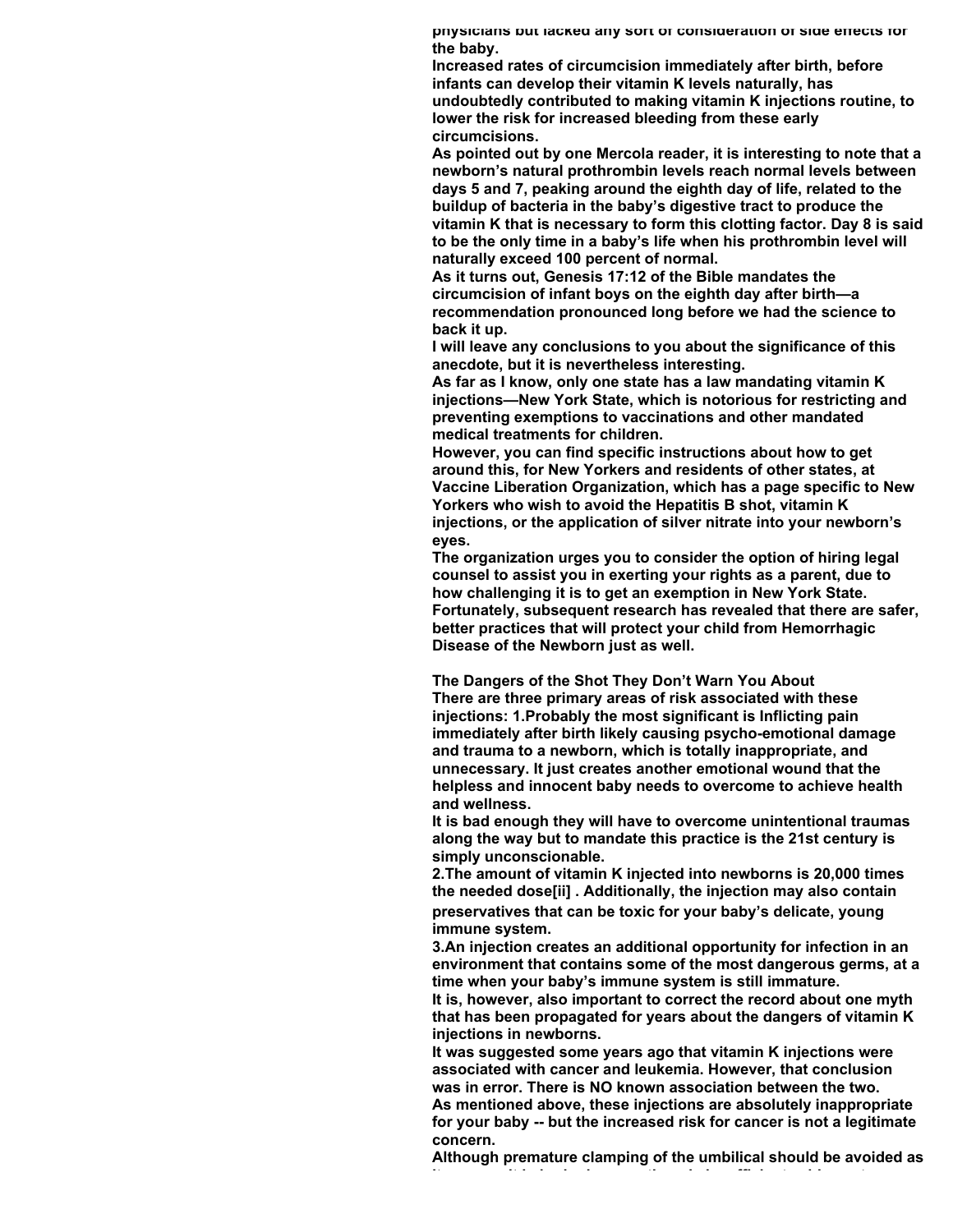**it can result in brain damage, there is insufficient evidence to say that this can lead to lower vitamin K levels in newborns, although you will occasionally see this claim made.**

**Inflicting Pain Just After Birth Has Long-Term Effects on Your Newborn**

**For more than a century, many physicians have maintained a denial of infant pain, based on ancient prejudices and "scientific evidence" that was long ago disproven. Many have made claims that newborns don't feel pain, or remember it, the way adults do. In fact, not only do infants feel pain, but the earlier they experience it, the more damaging and longer lasting are the psychological effects.**

**Dr. David B. Chamberlain, psychologist and co-founder of the Association of Pre-and Perinatal Psychology and Health, wrote in his article "Babies Don't Feel Pain: A Century of Denial in Medicine[iii] ":** 

**"The earlier an infant is subjected to pain, the greater the potential for harm.** 

**Early pains include being born prematurely into a man-made "womb," being born full-term in a man-made delivery room, being subject to any surgery (major or minor), and being circumcised. We must alert the medical community to the psychological hazards of early pain and call for the removal of all man-made pain surrounding birth."** 

**Back in 1999, Science Daily published an article[iv] about the findings of a research team at the Washington School of Medicine that newborns who are exposed to a series of painful treatments display a variety of long-term effects as older children, including an altered response to pain and an exaggerated stress response. A 2004 study[v] found that very early pain or stress experiences have long-lasting adverse consequences for newborns, including**

**changes in the central nervous system and changes in responsiveness of the neuroendocrine and immune systems at maturity.**

**Similarly, a 2008 study of analgesia in newborns and children[vi] concluded:**

**"Healthy newborns routinely experience acute pain during blood sampling for metabolic screening, injection of vitamin K or hepatitis vaccine, or circumcision.** 

**Acute pain caused by skin-breaking procedures can lead to physiologic instability and behavioral distress, and it has downstream effects on subsequent pain processing, development and stress responsivity.** 

**Because of these detrimental effects, reduction and prevention of pain are worthy clinical goals that are also expected by most parents."** 

**In addition to the above, the possible trauma from the injection can also jeopardize the establishment of breastfeeding, which is detrimental to both mother and baby.**

**ORAL Vitamin K is a Safe, Effective Alternative**

**Fortunately, the alternative to these outrageously unnecessary newborn injections is amazingly simple: give the vitamin ORALLY. It is safe and equally effective, and devoid of any of the previously mentioned troubling side effects.** 

**Oral vitamin K is absorbed less efficiently than vitamin K that is injected. However, this can easily be compensated for by adjusting the dose. And since vitamin K is nontoxic, there is no danger of overdosing or a bad reaction.** 

**If you are breastfeeding, which I hope you are, your baby can be given several low oral doses of liquid vitamin K1 and receive the same protection from Hemorrhagic Disease of the Newborn as he would receive from an injection.** 

**Ultimately, you should consult your pediatrician about the dose**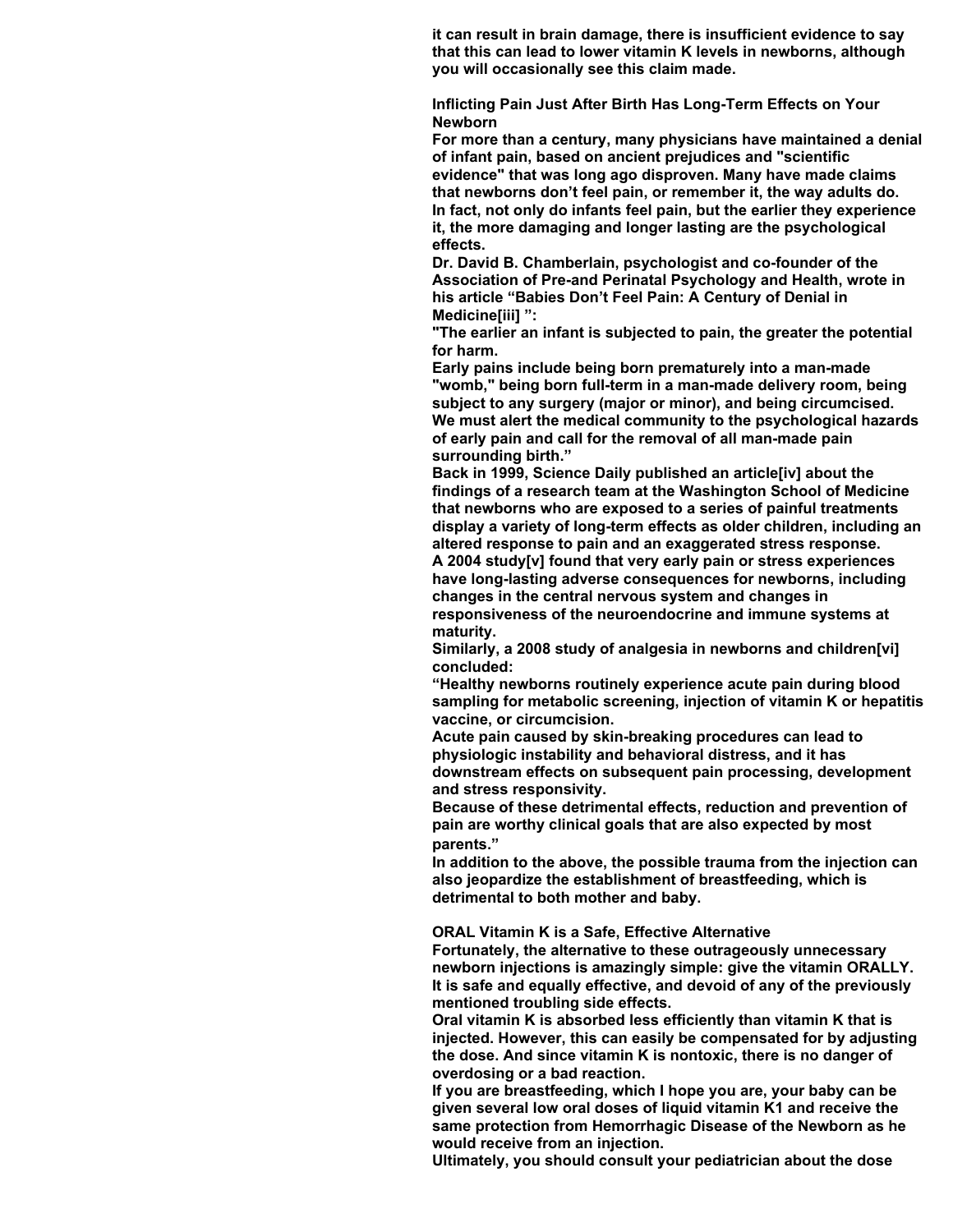**that is appropriate for your baby.** 

**However, midwife Ronnie Falcao uses the guidelines formulated by an international committee of physicians called the Cochrane Collaboration. They have determined the following dosing schedule, which results in very similar rates of protection from HDN[vii] :**

**•1 milligram liquid vitamin K weekly, OR** 

**•0.25 milligram liquid vitamin K daily** 

**In the future, research is needed to better pinpoint guidelines about the oral vitamin K dosing for newborns. However, remember that there have been no adverse effects observed in adults or babies who receive vitamin K doses much higher than what is actually required. And the dose given orally will be far less than the megadose given by injection!** 

**So for now, there is no danger in overshooting the mark somewhat to make sure your baby is adequately protected until precise dosing guidelines are made available by science.**

**You can also increase your infant's vitamin K levels naturally if you are breastfeeding by increasing your own vitamin K levels. The milk of lactating women has been tested, and most milk is low in vitamin K because the women themselves are vitamin K deficient. If women take vitamin K supplements, then their milk becomes much richer in vitamin K, as you would expect. According to Dr. Vermeer, mothers who are adequately supplementing themselves with vitamin K and are breastfeeding should NOT need to give their infants additional K supplements. But you must be cautious here that your vitamin K levels are optimal, and for most women, the vitamin K absorbed from foods is typically insufficient, so a supplement might be needed.**

**What You Need to do BEFORE Your Baby is Born Ultimately, the choice about whether or not to consent for your baby to be given a vitamin K shot is yours. At least now you have the information with which you can make an informed decision. How do you want your baby's first few moments of life to be? There are plenty of unavoidable pains that you can't prevent, no matter how much you might want to shield your child from all pain and suffering. Why not eliminate one source of pain that is absolutely unnecessary and under your control? If you choose to not expose your child to vitamin K1 as a shot and would prefer to have it given orally, you will have to make it VERY clear to not only your OB physician but also ALL the nursing staff, as they would be the ones that actually administer the shot. During the excitement of the delivery it will be very difficult to remember that your baby was not supposed to have the shot. So it would also be helpful to have someone like your spouse at the delivery reminding them that your child should NOT get the shot. Please note, that is the same strategy I would suggest using if you reach the same conclusion I did about hepatitis B vaccines given to newborns. I believe this is clearly the most unnecessary and inappropriate of ALL vaccines and should be avoided like the plague.** 

**But remember you HAVE to be proactive. Typically the nursing staff will NEVER ask for your permission to give this vaccine or vitamin K shot as it is STANDARD practice so they don't need your permission. So you have to be VERY diligent in your request. I know because this happened to my nephew, (my sister's son) and that was the ONLY vaccine either of her children ever received. I am very close to my sister as she started my medical practice with me in 1985 and ran the office for many years. Now she is an editor for this newsletter, and on the executive team for our business. I never had any children of my own and her kids are very dear to me so it pains me to not have been more diligent in preventing this shot. We are both convinced the vaccine caused some side effects to this day, more than 12 years later.**